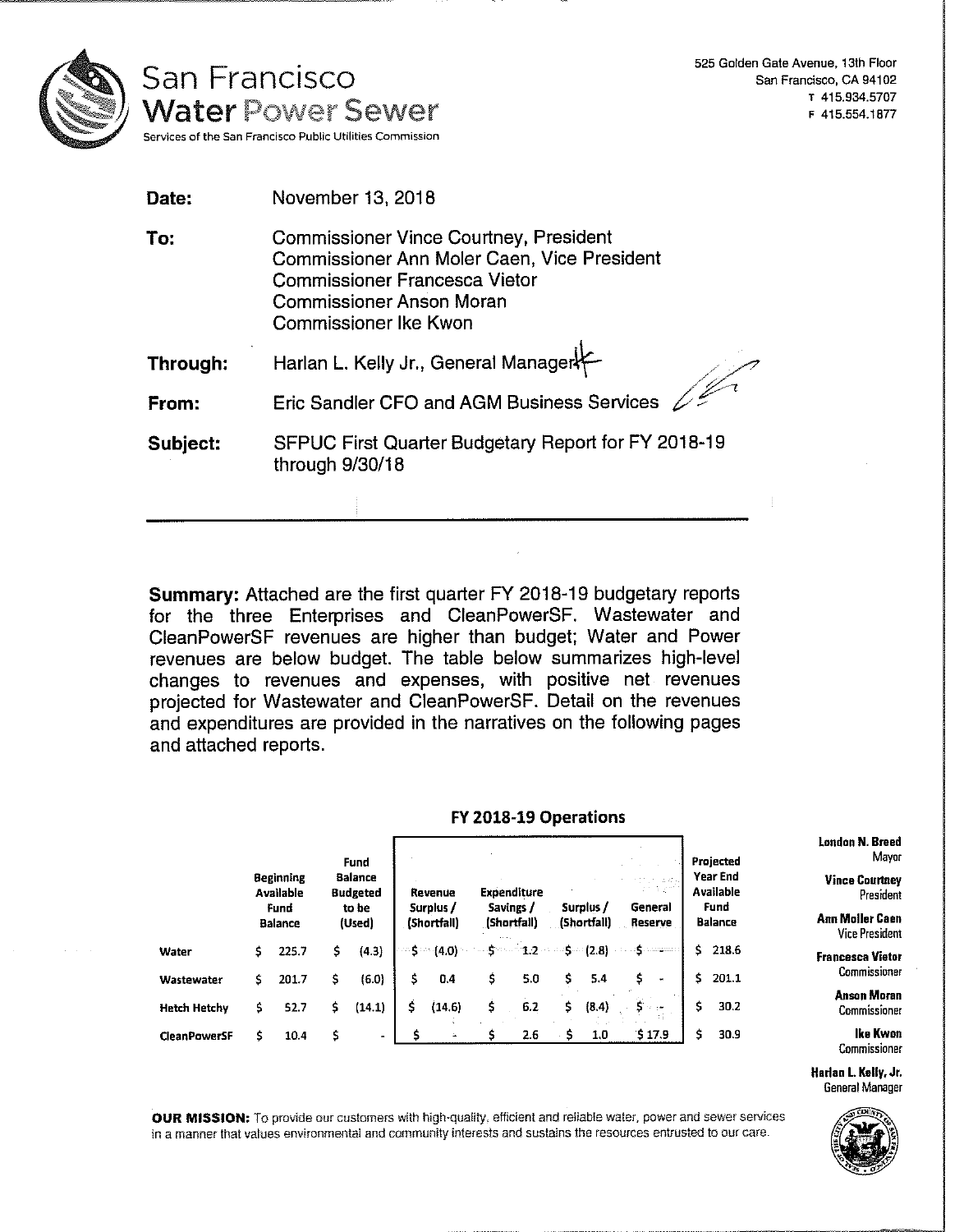# **Water Enterprise**

- Lower Water Sales Revenue: Wholesale water sales revenue is \$5.0M or (1.9%) lower than projected.
- Wholesale water volumes are 126.7 MGD (2.5%) lower than budget.
- Other miscellaneous income is projected to be higher than budget by \$1.0M due to an increase in water services installation.
- Cost savings of \$1.2M projected in salaries and benefits.

# **\_ Wastewater Enterprise**

- Higher Wastewater Sales Revenue: Wastewater sales revenue is higher than budget by \$0.3M (0.1%). Wastewater revenues are a function of water sales multiplied by a flow factor which determines a customers' indoor water usage and wastewater flow.
- Wastewater discharge volumes are projected at 49.4 MGD, 0.1 MGD or 0.2% higher than budget.
- Cost savings of \$5.0M projected in salaries and benefits.

# **Hetch Hetchv Water & Power, including the Power Enterprise**

- Lower Power Sales Revenue: Power sales revenue is below budget by \$9.6M mainly in wholesale sales.
- Projected net cost savings of \$6.2M; \$2.4M savings in personnel, \$4.0M purchase of power contingency, offset by \$3.0M shortfall in transimision and distribution costs.

## **CleanPowerSF**

- Cost savings of \$2.6M in personnel costs savings.
- \$30.9M operating reserve includes \$3.0M in Calpine Reserve Account. Program reserve target projected to be met.

If you have questions, please contact me at (415) 934-5707.

CC: Michael Carlin, Deputy General Manager, SFPUC Juliet Ellis, AGM, External Affairs, SFPUC Barbara Hale, AGM, Power Enterprise, SFPUC Kathryn How, AGM, Infrastructure, SFPUC Greg Norby, AGM, Wastewater Enterprise, SFPUC Steve Ritchie, AGM, Water Enterprise, SFPUC Kelly Kirkpatrick, Budget Director, Mayor's Office Ben Rosenfield, Controller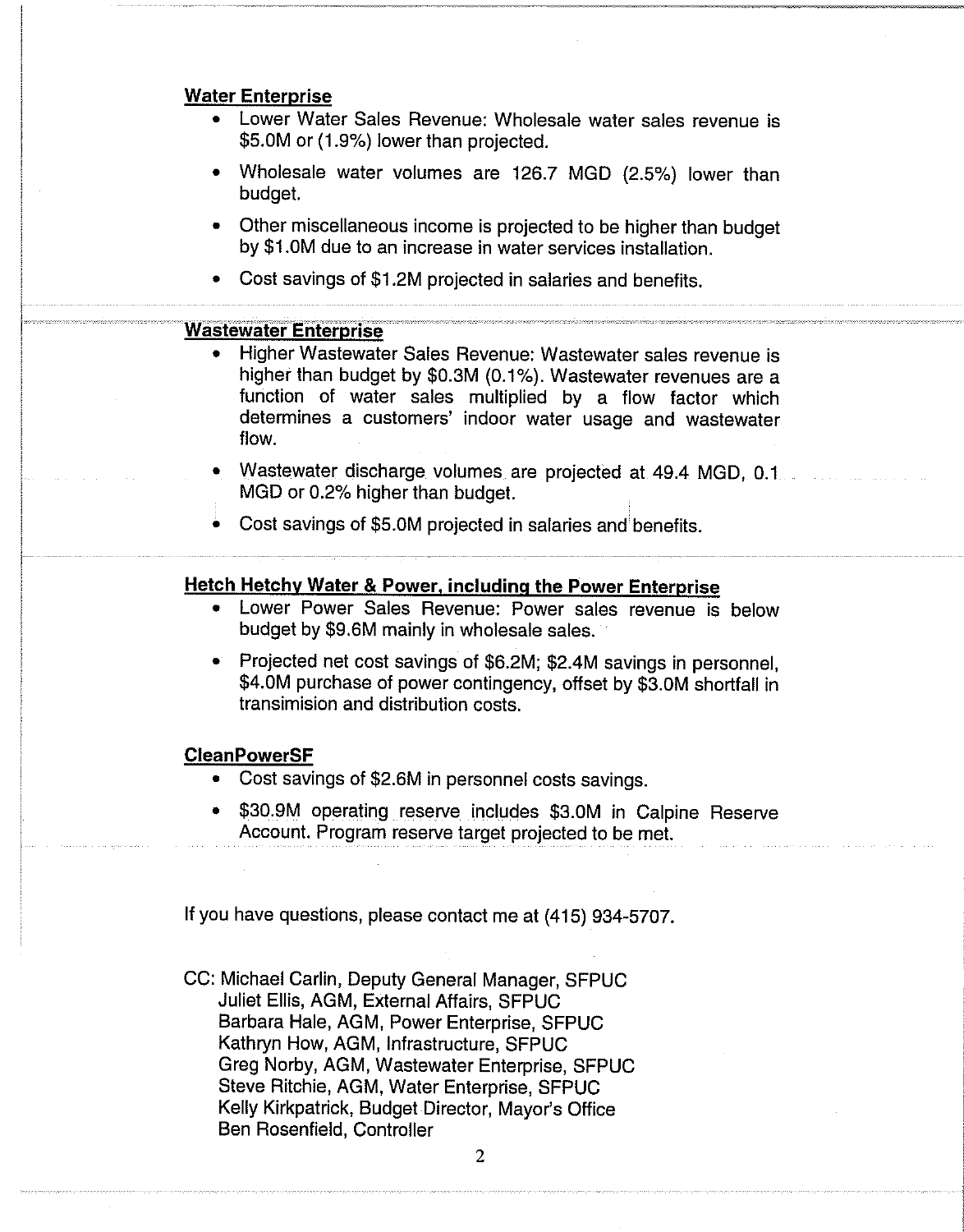Attachments: Appendix A Water Enterprise Appendix B Wastewater Enterprise Appendix C Hetch Hetchy Water & Power, including the Power Enterprise Appendix D CleanPowerSF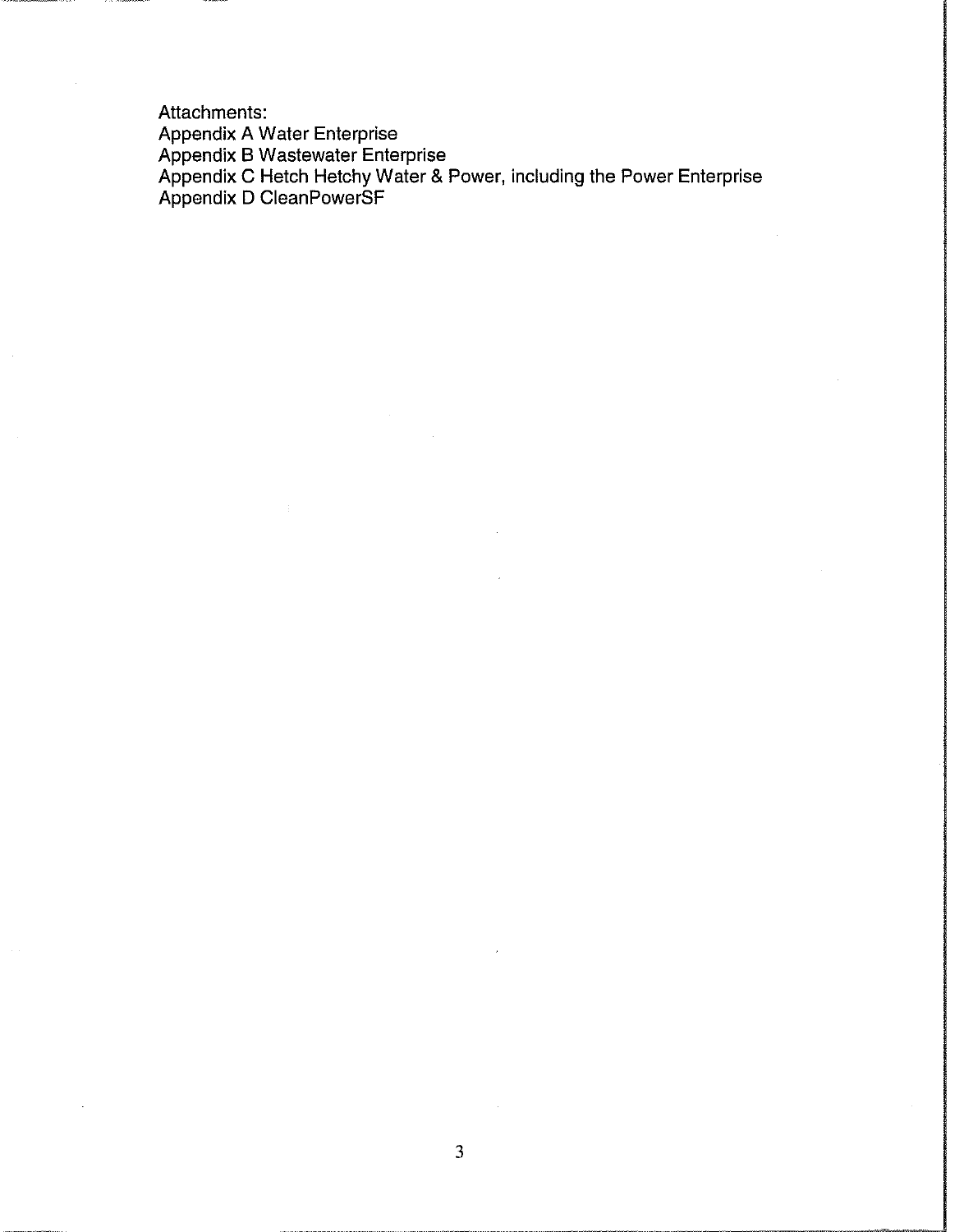# **Appendix A**

 $\sim 10^{-1}$ 

#### **WATER ENTERPRISE OPERATING FUNDS FY 2018-19 1st Quarter- Budgetary Basis, 5W AAA (\$ Millions)**

|                                                                                 |                              |        | FY 2018-19                |        |      |                                 |            |        |          |                  |  |  |  |
|---------------------------------------------------------------------------------|------------------------------|--------|---------------------------|--------|------|---------------------------------|------------|--------|----------|------------------|--|--|--|
|                                                                                 | FY 2017-18<br><b>Actuals</b> |        | Original<br><b>Budget</b> |        |      | <b>Revised</b><br><b>Budget</b> | Projection |        | Variance |                  |  |  |  |
| <b>Available Fund Balance as a Source</b>                                       | S.                           | 190.3  | S                         | 4.3    | - \$ | 11.6                            | \$         | 232.9  | \$       | 221.4            |  |  |  |
| <b>Sources</b>                                                                  |                              |        |                           |        |      |                                 |            |        |          |                  |  |  |  |
| <b>Retail Water Sales</b>                                                       |                              | 256.7  |                           | 279.4  |      | 279.4                           |            | 279.4  |          |                  |  |  |  |
| <b>Wholesale Water Sales</b>                                                    |                              | 260.4  |                           | 264.2  |      | 264.2                           |            | 259.2  |          | (5.0) A          |  |  |  |
| Interest Income                                                                 |                              | 1.8    |                           | 2.3    |      | 2.3                             |            | 2.3    |          |                  |  |  |  |
| Rental Income                                                                   |                              | 12.3   |                           | 12.7   |      | 12.7                            |            | 12.7   |          |                  |  |  |  |
| Miscellaneous Income                                                            |                              | 25.2   |                           | 16.8   |      | 16.8                            |            | 17.8   |          | 1.0 <sub>B</sub> |  |  |  |
| Departmental Transfer Adjustment                                                |                              | (32.6) |                           | (33.6) |      | (33.6)                          |            | (33.6) |          |                  |  |  |  |
| <b>Federal Bond Interest Subsidy</b>                                            |                              | 24.0   |                           | 23.9   |      | 23.9                            |            | 23.9   |          |                  |  |  |  |
| <b>Total Sources</b>                                                            |                              | 547.8  |                           | 565.8  |      | 565.8                           |            | 561.8  |          | (4.0)            |  |  |  |
| <b>Operating Uses</b>                                                           |                              |        |                           |        |      |                                 |            |        |          |                  |  |  |  |
| Personnel                                                                       |                              | 91.6   |                           | 97.9   |      | 95.9                            |            | 94.7   |          | $1.2\quad$ C     |  |  |  |
| <b>Non-Personnel Services</b>                                                   |                              | 23.6   |                           | 17.8   |      | 24.8                            |            | 24.8   |          |                  |  |  |  |
| Materials and Supplies                                                          |                              | 15.0   |                           | 14.0   |      | 15.3                            |            | 15.3   |          |                  |  |  |  |
| Equipment                                                                       |                              | 3.8    |                           | 4.7    |      | 5.7                             |            | 5.7    |          |                  |  |  |  |
| Light, Heat, and Power                                                          |                              | 9.0    |                           | 9.9    |      | 9.9                             |            | 9.9    |          |                  |  |  |  |
| Overhead (SFPUC Bureaus)                                                        |                              | 48.3   |                           | 46.8   |      | 46.8                            |            | 46.8   |          |                  |  |  |  |
| <b>Services of Other Departments</b>                                            |                              | 14.4   |                           | 12.7   |      | 12.7                            |            | 12.7   |          |                  |  |  |  |
| <b>Total Operating Uses</b>                                                     |                              | 205.8  |                           | 204.0  |      | 211.2                           |            | 210.0  |          | $\overline{1.2}$ |  |  |  |
| <b>Debt Service</b>                                                             |                              | 254.4  |                           | 283.7  |      | 283.7                           |            | 283.7  |          |                  |  |  |  |
| Capital Projects                                                                |                              | 27.8   |                           | 51.8   |      | 51.8                            |            | 51.8   |          |                  |  |  |  |
| Facilities Maintenance/Programmatic                                             |                              | 24.4   |                           | 30.6   |      | 30.6                            |            | 30.6   |          |                  |  |  |  |
| <b>General Reserve</b><br>Total Uses - Operating, Debt Service, Capital & Other | S.                           | 512.4  | S                         | 570.1  | \$   | 577.3                           | - 5        | 576.1  | S        | 1.2              |  |  |  |
|                                                                                 |                              |        |                           |        |      |                                 |            |        | s        | (2.8)            |  |  |  |
| Net FY 2018-19 Results                                                          |                              |        |                           |        |      |                                 |            |        |          |                  |  |  |  |
| Available Fund Balance as of Fiscal Year-End (D)                                | S.                           | 2257   |                           |        |      |                                 |            |        | s        | 218.6            |  |  |  |
| Available Fund Balance, % of Operating Uses (E) 25-68%                          |                              | 98.0%  |                           | 94.4%  |      |                                 |            | 93.7%  |          |                  |  |  |  |
| Debt Service Coverage (Year-End Budgetary Basis)                                |                              |        |                           |        |      |                                 |            |        |          |                  |  |  |  |
| Indenture Basis (includes Available Fund Balance) (F) ≥ 1.35                    |                              | 1.90   |                           | 1.96   |      |                                 |            | 1.93   |          |                  |  |  |  |
| Current Basis (G) $\geq 1.10$                                                   |                              | 1.15   |                           | 1.20   |      |                                 |            | 1.16   |          |                  |  |  |  |

 $\hat{\mathbf{x}}$ 

 $\bar{z}$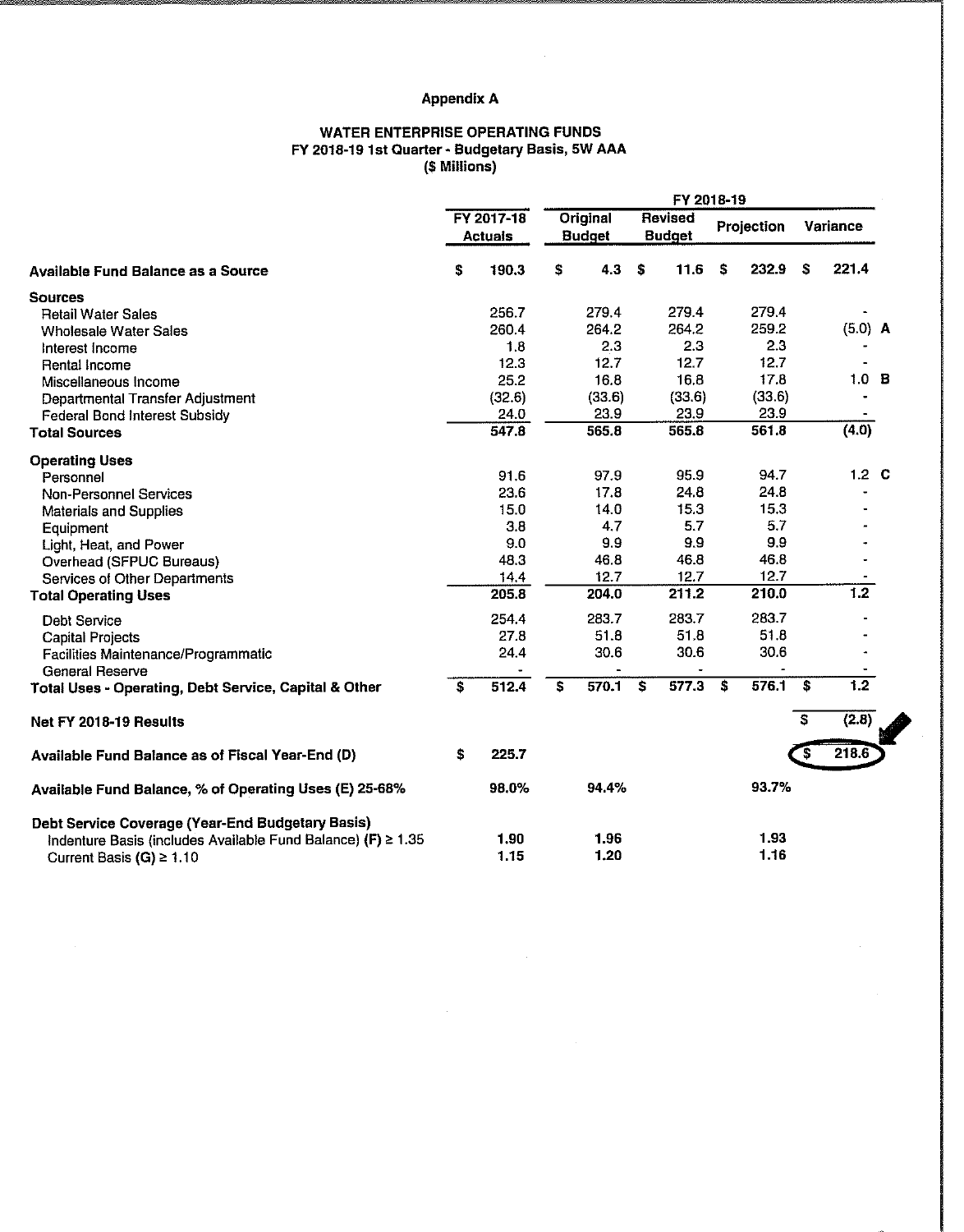#### Appendix A

### WATER ENTERPRISE OPERATING FUNDS FY 2018-19 1st Quarter - Budgetary Basis, 5W AAA (\$ Millions)

#### Revenue Variances

- A. Wholesale water sales are projected to be 126.7 MGD, a 2.5% decrease from budget of 129.9 MGD, and a 1.5% decrease from prior year actuals of 128.6 MOD. Also includes Minimum Purchase revenue from prior year.
- B. Miscellaneous income projected to increase from budget primarily due to an increase in water service installation charges.

### Expenditure Variances

C. Personnel savings resulting from vacant positions.

## Other Notes

D. Unaudited estimated ending available Fund Balance for FY 2017-18.

- E. Calculated as Ending Available Fund Balance (including additions to General Reserve) as a percent of Operating Uses plus Facilities Maintenance/Programmatic Uses. SFPUC's Fund Balance Reserve Policy requires this to be within a range of 25-68%.
- F. Calculated as ratio between (a) Total Sources plus Beginning Available Fund Balance plus Capacity Charges, less Operating Uses less Facilities Maintenance/Programmatic, excluding all revenues and expenses related to the 525 Golden Gate COPs, and (b) Debt Service. The Indenture requires this ratio to be a minimum of 1.25 times, and SFPUC's Debt Service Coverage Policy requires this ratio to to be a minimum of 1.35 times.
- G. Calculated as ratio between (a) Total Sources plus any appropriated fund balance plus Capacity Charges, less Operating Uses less Facilities Maintenance/Programmatic, excluding all revenues and expenses related to the 525 Golden Gate COPs, and (b) Debt Service. SFPUC's Debt Service Coverage Policy requires this ratio to be a minimum of 1.10 times.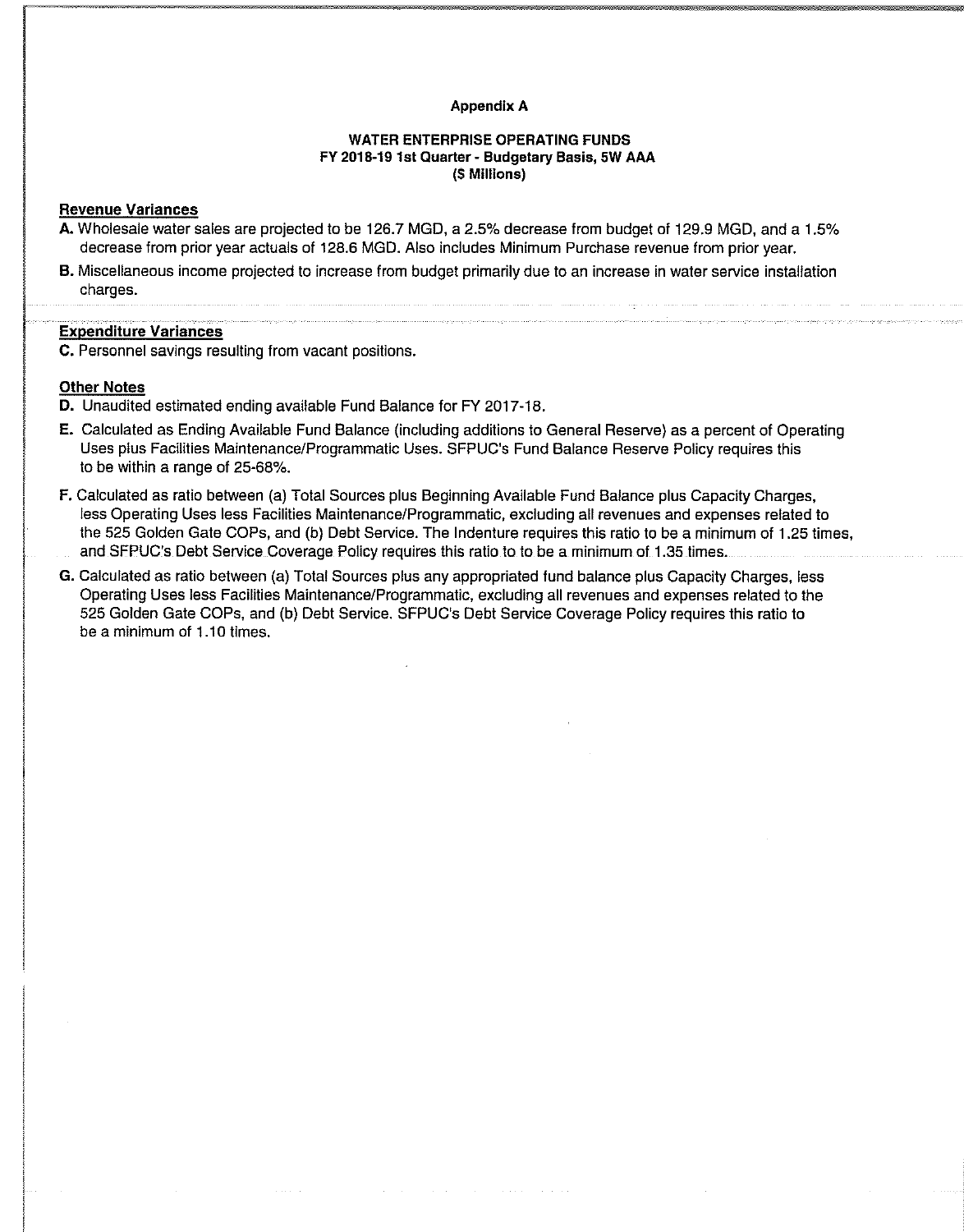# **Appendix B**

#### **WASTEWATER ENTERPRISE OPERATING FUNDS FY 2018-19 1st Quarter - Budgetary Basis, 5C AAA (\$ Millions)**

|                                                                                                                                                   |    |                              | FY 2018-19 |                           |    |                          |    |              |                             |          |  |
|---------------------------------------------------------------------------------------------------------------------------------------------------|----|------------------------------|------------|---------------------------|----|--------------------------|----|--------------|-----------------------------|----------|--|
|                                                                                                                                                   |    | FY 2017-18<br><b>Actuals</b> |            | Original<br><b>Budget</b> |    | Revised<br><b>Budget</b> |    | Projection   |                             | Variance |  |
| <b>Available Fund Balance as a Source</b>                                                                                                         | \$ | 172.0                        | \$         | 6.0                       | \$ | 34.0                     | S  | 229.7        | S.                          | 195.7    |  |
| <b>Sources</b>                                                                                                                                    |    |                              |            |                           |    |                          |    |              |                             |          |  |
| Sewer Service Charges                                                                                                                             |    | 308.2                        |            | 327.7                     |    | 327.7                    |    | 328.0        |                             | $0.3$ A  |  |
| Interest Income                                                                                                                                   |    | 1.5                          |            | 1.8                       |    | 1.8                      |    | 1.8          |                             |          |  |
| Miscellaneous Income                                                                                                                              |    | 4.0                          |            | 3.7                       |    | 3.7                      |    | 3.9          |                             | 0.1 B    |  |
| <b>Federal Bond Interest Subsidy</b>                                                                                                              |    | 4.0                          |            | 4.0                       |    | 4.0                      |    | 4.0          |                             |          |  |
| <b>Total Sources</b>                                                                                                                              |    | 317.6                        |            | 337.2                     |    | 337.2                    |    | 337.7        |                             | 0.4      |  |
| <b>Operating Uses</b>                                                                                                                             |    |                              |            |                           |    |                          |    |              |                             |          |  |
| Personnel                                                                                                                                         |    | 66.0                         |            | 71.6                      |    | 71.3                     |    | 66.3         |                             | 5.0 C    |  |
| Non-Personnel Services                                                                                                                            |    | 22.7                         |            | 18.2                      |    | 23.1                     |    | 23.1         |                             |          |  |
| <b>City Grant Programs</b>                                                                                                                        |    | 0.2                          |            | 0.3                       |    | 0.3                      |    | 0.3          |                             |          |  |
| <b>Materials and Supplies</b>                                                                                                                     |    | 12.3                         |            | 10.8                      |    | 13.5                     |    | 13.5         |                             |          |  |
| Equipment                                                                                                                                         |    | 1.6                          |            | 1.8                       |    | 2.9                      |    | 2.9          |                             |          |  |
| Light, Heat, and Power                                                                                                                            |    | 10.8                         |            | 11.3                      |    | 11.3                     |    | 11.3         |                             |          |  |
| Overhead (SFPUC Bureaus)                                                                                                                          |    | 30.6                         |            | 28.4                      |    | 32.4                     |    | 32.4         |                             |          |  |
| Services of Other Departments                                                                                                                     |    | 26.0                         |            | 22.8                      |    | 23.3                     |    | 23.3         |                             |          |  |
| <b>Total Operating Uses</b>                                                                                                                       |    | 170.2                        |            | 165.1                     |    | 178.1                    |    | 173.1        |                             | 5.0      |  |
| <b>Debt Service</b>                                                                                                                               |    | 50.5                         |            | 63.2                      |    | 63.2                     |    | 63.2         |                             |          |  |
| <b>Capital Projects</b>                                                                                                                           |    | 56.8                         |            | 106.8                     |    | 118.5                    |    | 118.5        |                             |          |  |
| Facilities Maintenance/Programmatic                                                                                                               |    | 10.5                         |            | 8.2                       |    | 11.4                     |    | 11.4         |                             |          |  |
| <b>General Reserve</b>                                                                                                                            |    |                              |            |                           |    |                          |    |              |                             |          |  |
| Total Uses - Operating, Debt Service, Capital & Other                                                                                             | S  | 287.9                        | S.         | 343.2                     | S. | 371.2                    | Ŝ. | 366.2        | S                           | 5.0      |  |
| Net FY 2018-19 Results                                                                                                                            |    |                              |            |                           |    |                          |    |              | $\overline{\boldsymbol{s}}$ | 5.4      |  |
| Available Fund Balance as of Fiscal Year-End (D)                                                                                                  | \$ | 201.7                        |            |                           |    |                          |    |              | \$                          | 201.1    |  |
| Available Fund Balance, % of Operating Uses (E) 25-68%                                                                                            |    | 111.7%                       |            | 112.9%                    |    |                          |    | 119.5%       |                             |          |  |
| Debt Service Coverage (Year-End Budgetary Basis)<br>Indenture Basis (includes Available Fund Balance) (F) ≥ 1.35<br>Current Basis (G) $\geq 1.10$ |    | 6.23<br>2.83                 |            | 5.79<br>2.69              |    |                          |    | 5.88<br>2.70 |                             |          |  |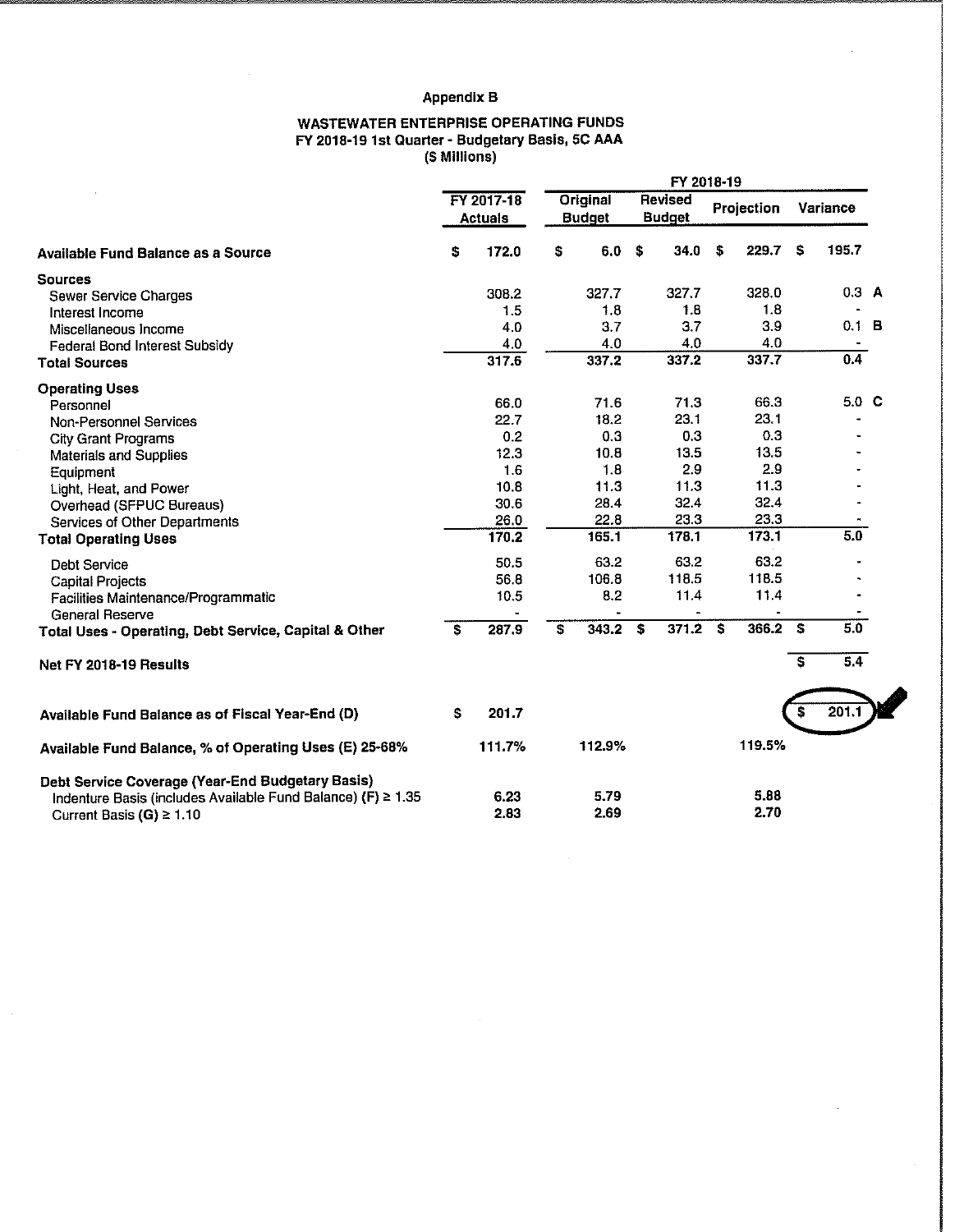### Appendix B

## WASTEWATER ENTERPRISE OPERATING FUNDS FY 2018-19 1st Quarter - Budgetary Basis, 5C AAA (\$ Millions)

## Revenue Variances

- A. Retail sewer service charge revenue projected to be 49.4 MGD, a 0.1% decrease from budget of 49.5 MGD, and a 0.8% decrease from prior year actuals of 48.5 MGD. Minor increase from budget due to wholesale revenues.
- B. Miscellaneous income projected to increase slightly from budget due to \$145K in unbudgeted biofuel revenues.

#### Expenditure Variances

C. Personnel savings resulting from vacant positions.

### Other Notes

D. Unaudited estimated ending available Fund Balance for FY 2017-18.

- E. Calculated as Ending Available Fund Balance (including additions to General Reserve) as a percent of Operating Uses plus Facilities Maintenance/Programmatic Uses. SFPUC's Fund Balance Reserve Policy requires this to be within a range of 25-68%.
- F. Calculated as ratio between (a) Total Sources plus Beginning Available Fund Balance plus Capacity Charges, less Operating Uses less Facilities Maintenance/Programmatic (excluding all revenues and expenses related to the 525 Golden Gate COPs), and (b) Debt Service. The Indenture requires this ratio to be a minimum of 1.25 times, and SFPUC's Debt Service Coverage Policy requires this ratio to be a minimum of 1.35 times.
- G. Calculated as ratio between (a) Total Sources plus any appropriated fund balance plus Capacity Charges, less Operating Uses less Facilities Maintenance/Programmatic (excluding all revenues and expenses related to the 525 Golden Gate COPs), and (b) Debt Service. SFPUC's Debt Service Coverage Policy requires this ratio to be a minimum of 1.10 times.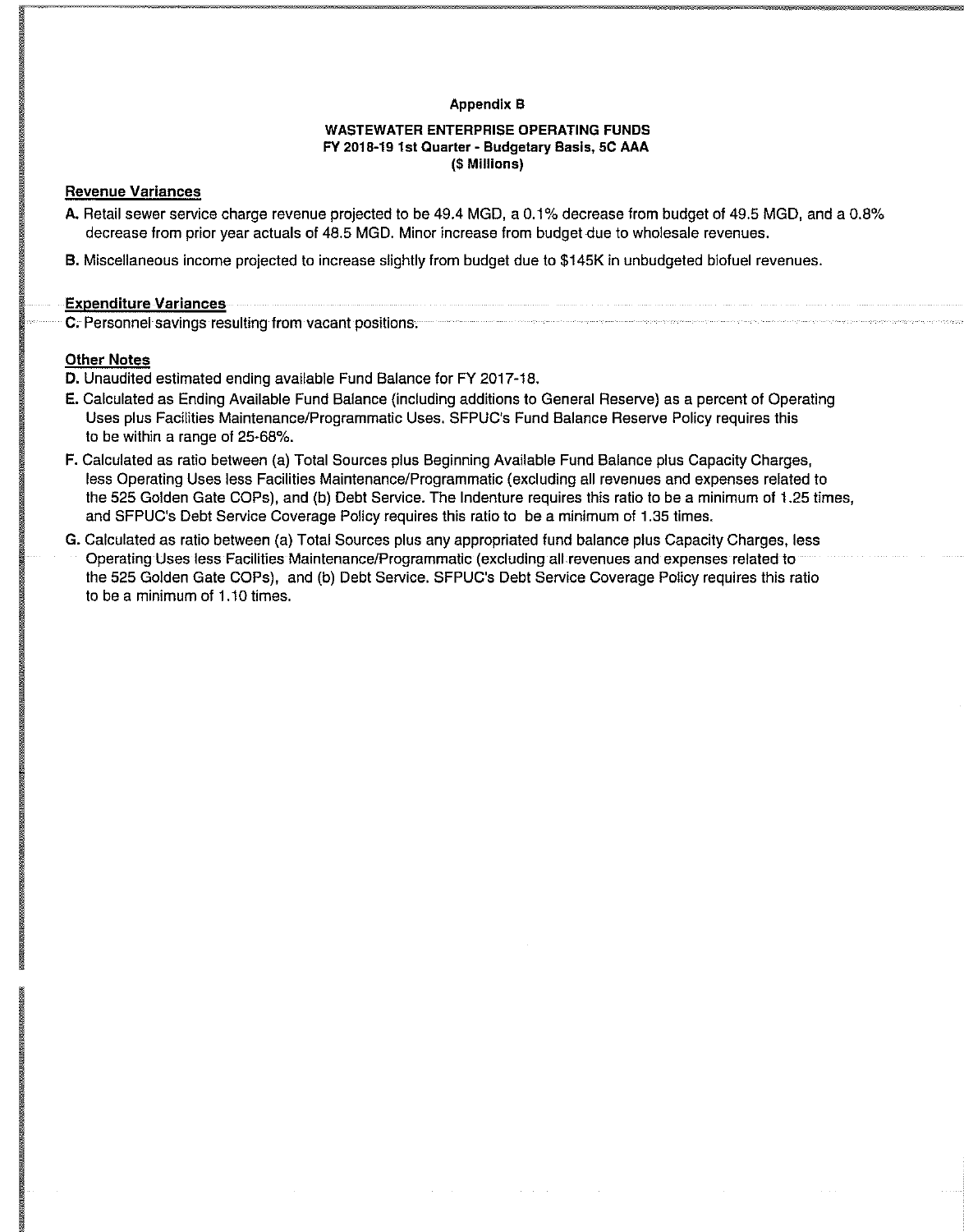# **Appendix C**

#### **HETCH HETCHY WATER & POWER OPERATING FUNDS FY 2018-19 1st Quarter - Budgetary Basis, ST AAA (\$ Millions)**

|                                                                                                                                                 |                                 | FY 2018-19                        |                                 |                   |                         |  |  |  |  |
|-------------------------------------------------------------------------------------------------------------------------------------------------|---------------------------------|-----------------------------------|---------------------------------|-------------------|-------------------------|--|--|--|--|
|                                                                                                                                                 | FY 2017-18<br><b>Actuals</b>    | Original<br><b>Budget</b>         | <b>Revised</b><br><b>Budget</b> | Projection        | Variance                |  |  |  |  |
| Available Fund Balance as a Source                                                                                                              | $\overline{\mathbf{s}}$<br>67.2 | 14.1 S<br>$\overline{\mathbf{s}}$ | 32.2S                           | 70.9 <sup>5</sup> | 38.6                    |  |  |  |  |
| <b>Sources</b>                                                                                                                                  |                                 |                                   |                                 |                   |                         |  |  |  |  |
| Electric Sales - City Work Orders - General Fund Depts.                                                                                         | 22.6                            | 25.6                              | 25.6                            | 25.1              | $(0.5)$ A               |  |  |  |  |
| Electric Sales - City Work Orders - Enterprise Depts.                                                                                           | 67.5                            | 75.6                              | 75.6                            | 75.2              | $(0.4)$ B               |  |  |  |  |
| Electric Sales - Wholesale (CAISO, CleanPowerSF,<br>WSPP, Riverbank)                                                                            | 7.2                             | 22.1                              | 22.1                            | 15.2              | $(6.8)$ C               |  |  |  |  |
| Electric Sales - Direct, Non-City Depts., SFUSD                                                                                                 | 18.5                            | 19.3                              | 19.3                            | 19.3              |                         |  |  |  |  |
| Electric Sales - Retail                                                                                                                         | 4,0                             | 11.7                              | 11.7                            | 10.0              | (1.7)<br>D              |  |  |  |  |
| Electric Sales - Treasure Island                                                                                                                | 2.5                             | 3.5                               | 3.5                             | 3.3               | (0.2)<br>Е              |  |  |  |  |
| <b>Subtotal - Electric Revenues</b>                                                                                                             | 122.4                           | 157.7                             | 157.7                           | 148.2             | (9.6)                   |  |  |  |  |
|                                                                                                                                                 | 32.6                            | 33.6                              | 33.6                            | 33.6              | ۰                       |  |  |  |  |
| Water Sales - Transfer from Water Department<br>Water Sales - Groveland, Lawrence Livermore Labs                                                | 0.8                             | 2.7                               | 2.7                             | 0.9               | $(1.9)$ F               |  |  |  |  |
| <b>Subtotal - Water Revenues</b>                                                                                                                | 33.4                            | 36.3                              | 36.3                            | 34.4              | (1.9)                   |  |  |  |  |
| Natural Gas & Steam - City Work Orders                                                                                                          | 9.7                             | 10.2                              | 13.4                            | 10.3              | $(3.1)$ G               |  |  |  |  |
| Interest Income                                                                                                                                 | 1.3                             | 0.6                               | 0.6                             | 0.6               |                         |  |  |  |  |
| Federal Interest Subsidy - Power Bonds                                                                                                          | 0.6                             | 0.6                               | 0.6                             | 0.6               |                         |  |  |  |  |
| Miscellaneous Income                                                                                                                            | 5.3                             | 6.7                               | 6.7                             | 6.7               |                         |  |  |  |  |
| <b>Total Sources</b>                                                                                                                            | 173.4                           | 212.2                             | 215.4                           | 200.9             | (14.6)                  |  |  |  |  |
| <b>Operating Uses</b>                                                                                                                           |                                 |                                   |                                 |                   |                         |  |  |  |  |
| Personnel                                                                                                                                       | 38.1                            | 45.0                              | 42.9                            | 40.5              | $2.4$ H                 |  |  |  |  |
| Non-Personnel Services                                                                                                                          | 17.9                            | 29.4                              | 35.2                            | 35.2              |                         |  |  |  |  |
| <b>Power Purchases</b>                                                                                                                          | 12.2                            | 10.6                              | 12.7                            | 14.7              | (2.0)<br>$\blacksquare$ |  |  |  |  |
| <b>Transmission Distribution &amp; Related Charges</b>                                                                                          | 28.0                            | 36.0                              | 38.9                            | 40.2              | (1.3)<br>J              |  |  |  |  |
| <b>Materials and Supplies</b>                                                                                                                   | 2.7                             | 2.8                               | 3.1                             | 3.1               |                         |  |  |  |  |
| Equipment                                                                                                                                       | 0.8                             | 1.0                               | 1.5                             | 1.5               |                         |  |  |  |  |
| Overhead (SFPUC Bureaus)                                                                                                                        | 17.5                            | 16.8                              | 19.5                            | 19.5              |                         |  |  |  |  |
| Services of Other Departments                                                                                                                   | 8.4<br>9.7                      | 7.9<br>10.2                       | 7.9<br>13.4                     | 7.9<br>10.3       | 3.1<br>К                |  |  |  |  |
| Natural Gas & Steam<br><b>Total Operating Uses</b>                                                                                              | 135.3                           | 159.7                             | 175.0                           | 172.9             | 2.2                     |  |  |  |  |
|                                                                                                                                                 |                                 |                                   |                                 |                   |                         |  |  |  |  |
| <b>Debt Service</b>                                                                                                                             | 4.8<br>33.0                     | 4.8<br>42.5                       | 4.8<br>42.5                     | 4.8<br>42.5       |                         |  |  |  |  |
| <b>Capital Projects</b><br>Facilities Maintenance/Programmatic                                                                                  | 14.8                            | 15.3                              | 21.3                            | 21.3              |                         |  |  |  |  |
| Contingency/Purchase of Power                                                                                                                   |                                 | 4.0                               | 4.0                             |                   | 4.0 L                   |  |  |  |  |
| Total Uses - Operating, Debt Service, Capital & Other                                                                                           | \$<br>187.9                     | 226.3 \$                          | $247.6$ \$                      | 241.4 S           | 6.2                     |  |  |  |  |
| Net FY 2018-19 Results                                                                                                                          |                                 |                                   |                                 |                   | S<br>(8.4)              |  |  |  |  |
| Available Fund Balance as of Fiscal Year-End (M)                                                                                                | \$<br>52.7                      |                                   |                                 |                   |                         |  |  |  |  |
| Available Fund Balance, % of Operating Uses (N) 25-68%                                                                                          | 35.1%                           | 24.4%                             |                                 | 25.6%             |                         |  |  |  |  |
| Debt Service Coverage Year-End Budgetary Basis<br>Indenture Basis (includes Available Fund Balance) (O) ≥ 1.35<br>Current Basis (P) $\geq 1.10$ | <b>N/A</b><br>5.00              | 27.42<br>9.58                     |                                 | 16.81<br>7.24     |                         |  |  |  |  |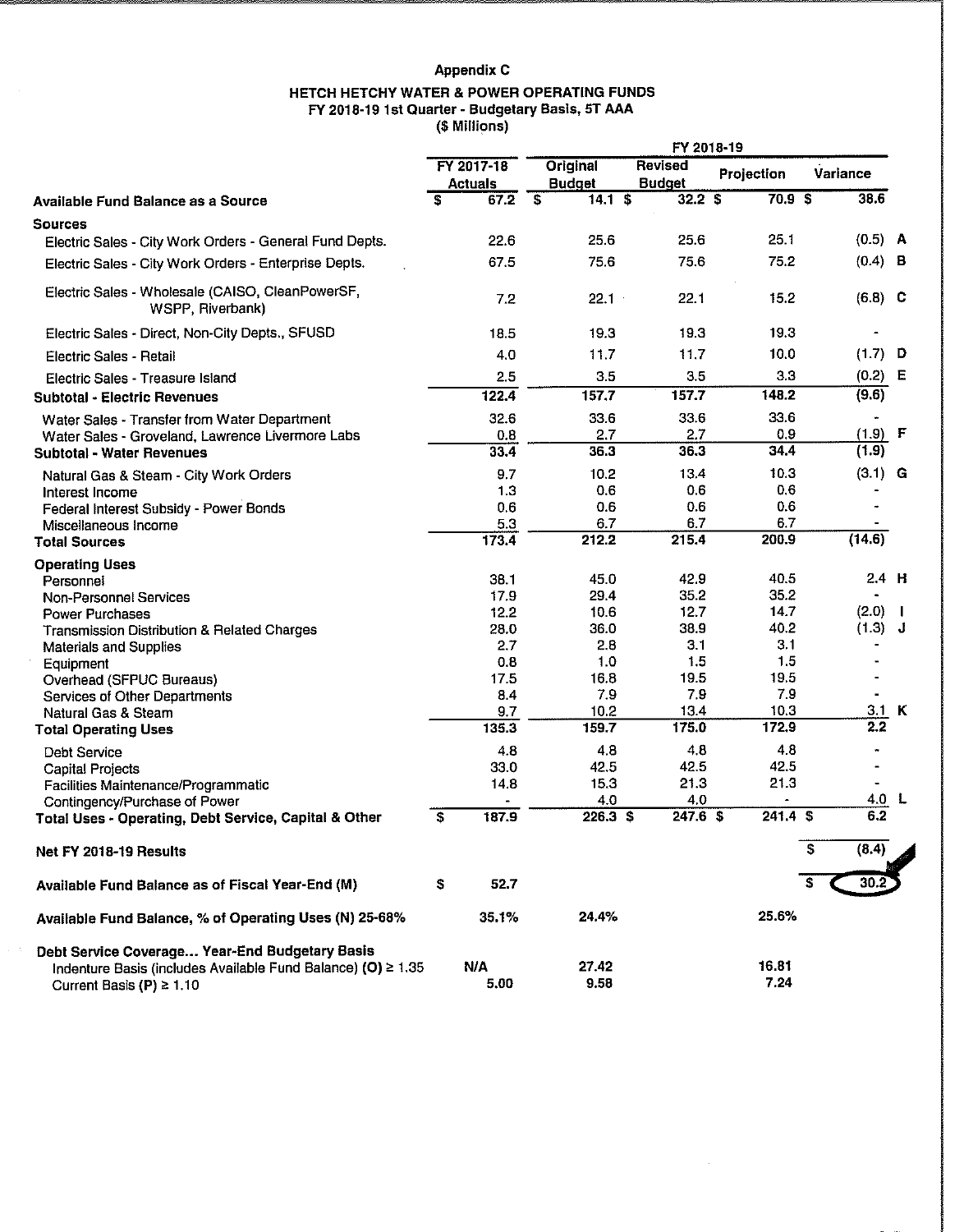#### Appendix C

#### HETCH HETCHY WATER & POWER OPERATING FUNDS FY 2018-19 1st Quarter - Budgetary Basis, 5T AAA (\$ Millions)

## Revenue Variances

A. Lower sales mainly driven by lower LED streetlight loads.

- B. Lower sales mainly driven by lower Airport and Water department loads.
- C. Lower wholesale sales mainly from one-time district items and lower hydro generation sales on wholesale market.
- D. Lower retail sales mainly due to delay in transfer load customer coming online.
- E. Treasure Island utility sales lower due to lower gas and electric usage by TIDA customers.
- F. Water sales lower due to Lawrence Livermore National Labs not buying water for July-September.
- G. Gas and steam sales are a pass-through.

## Expenditure Variances

- H. Personnel savings resulting from vacant positions.
- I. Higher power purchase costs driven by lower electric generation projection, leading to greater energy purchases.
- J. Higher costs mainly driven by higher transmission rates.
- K. Lower demand resulting in gas and steam costs projected lower than budget.
- L. Contingency reserve for dry year/power price volatility for purchase of power, projected to be unspent.

## Other Notes

M. Unaudited estimated Ending Available Fund Balance for FY 2017-18.

- N. Calculated as Ending Available Fund Balance (including additions to General Reserve) as a percent of Power Operating Uses plus Power Facilities Maintenance/Programmatic Uses. SFPUC's Fund Balance Reserve Policy requires this to be within a range of 25-68%.
- 0. The Power Enterprise did not have any senior lien debt service prior to FY 2017-18 due to the 2015 Power Bonds' capitalized interest period, and therefore did not have a basis to calculate and report the Indenture-based debt service coverage ratio in FY 2016-17. Beginning in FY 2017-18, Indenture basis coverage is calculated as the ratio between (a) Total Sources plus Beginning Available Fund Balance, less Operating Uses less Facilities Maintenance/Programmatic (excluding all revenues and expenses related to the 525 Golden Gate COPs, Treasure Island, Gas & Steam, and Transbay Cable revenues), and (b) Senior Lien Debt Service in the amount of \$2.6M. The Indenture requires this ratio to be a minimum of 1.25 times, and SFPUC's Debt Service Coverage Policy requires this ratio to be a minimum of 1.35 times.
- P. Calculated as ratio between (a) Operating Sources plus Fund Balance as a Source, less Operating Uses less Facilities Maintenance/Programmatic (excluding all revenues and expenses related to the 525 Golden Gate COPs, Treasure Island, Gas & Steam, and Transbay Cable revenues), and (b) Senior Lien Debt Service in the amount of \$2.6M. SFPUC's Debt Service Coverage Policy requires this ratio to be a minimum of 1.10 times.